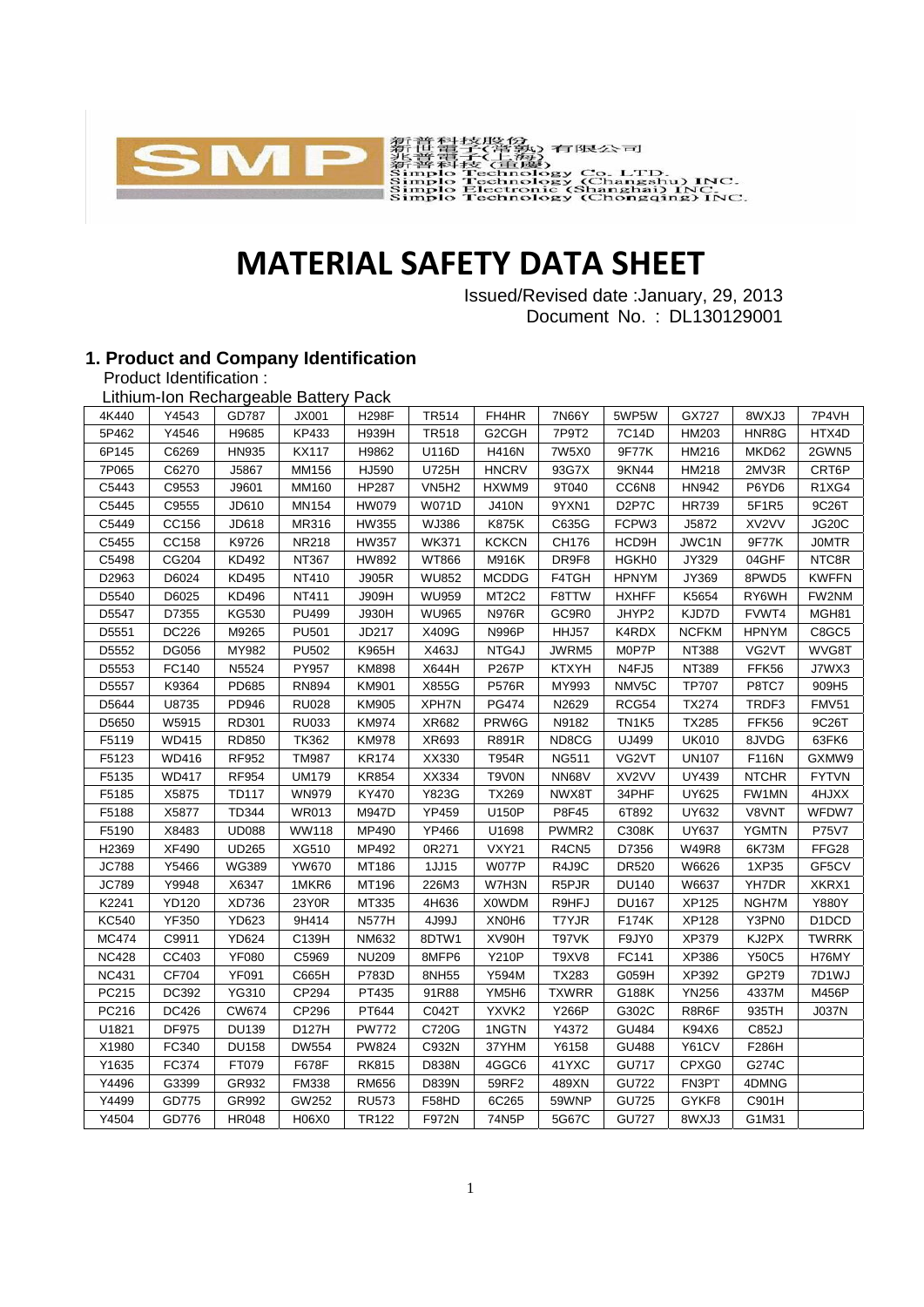

Manufacturer : Simplo Technology Co., Ltd. No.471, Sec.2, Pa Teh Rd,. Hu Kou 303, Hsin Chu Hsien, Taiwan Tel : +886-3-5695920 Fax : +886-3-5695931 Simplo Technology (CHANGSHU) INC. No.2 DongNan Avenue,ChangShu,JiangSu Province , China Tel :+86-0512-52302255 Fax :+86- 0512-52302277 Simplo Technology (CHONGQING) INC NO.2 Zongbao Avenue, Shapingba District,Chongqing,China Tel :023-61718899 Fax : 023-61710488

# **2. Hazards Identification**

Primary routes of entry : Skin contact, Skin absorption; Eye contact, Inhalation and ingestion: No Symptoms of exposure : Skin contact, No effect under routine handling and use. Skin absorption : No effect under routine handling and use. Eye contact : No effect under routine handling and use. Inhalation : No effect under routine handling and use. Reported as carcinogen : Not applicable

# **3. Composition / Identification on Ingredients**

Substance : Lithium Ion Battery

CAS number : Reference 3-3

UN Class : Even classified as lithium batteries, they are exempted from dangerous goods.

UN-Recommendations on the Transport of Dangerous Goods Model Regulations.

- \* Lithium ion cells and batteries may be offered for transport if they meet the following :
- \* For cells, the Watt-hour rating should not be more than 20 Wh;
- \* For batteries, the Watt-hour rating should not be more than 100 Wh. The Watt-hour rating must be marked on the outside of the battery case .
- \* Each cell or battery of the type proved to meet the requirements of each test in the UN manual of tests and criteria, Part III, subsection 38.3.
- \* General requirements and additional requirements, Please see Section II of Packing Instruction 965, 966, 967 accordingly or UN 3480 , UN3481.

Composition :

| 3-1. Cases: Plastic                 | Not dangerous |
|-------------------------------------|---------------|
| 3-2. Printed Circuit Board Assembly | Not dangerous |

3-3. Lithium Ion Cell :

| Hazardous Ingredients | %         | <b>CAS Number</b> |  |  |  |
|-----------------------|-----------|-------------------|--|--|--|
| Cobalt oxide          | $< 30 \%$ | 1307-96-6         |  |  |  |
| Manganese dioxide     | $< 30 \%$ | 1313-13-9         |  |  |  |
| Nickel oxide          | $< 30 \%$ | 1313-99-1         |  |  |  |
| Carbon                | $< 30 \%$ | 7440-44-0         |  |  |  |
| Electrolyte           | $< 20 \%$ |                   |  |  |  |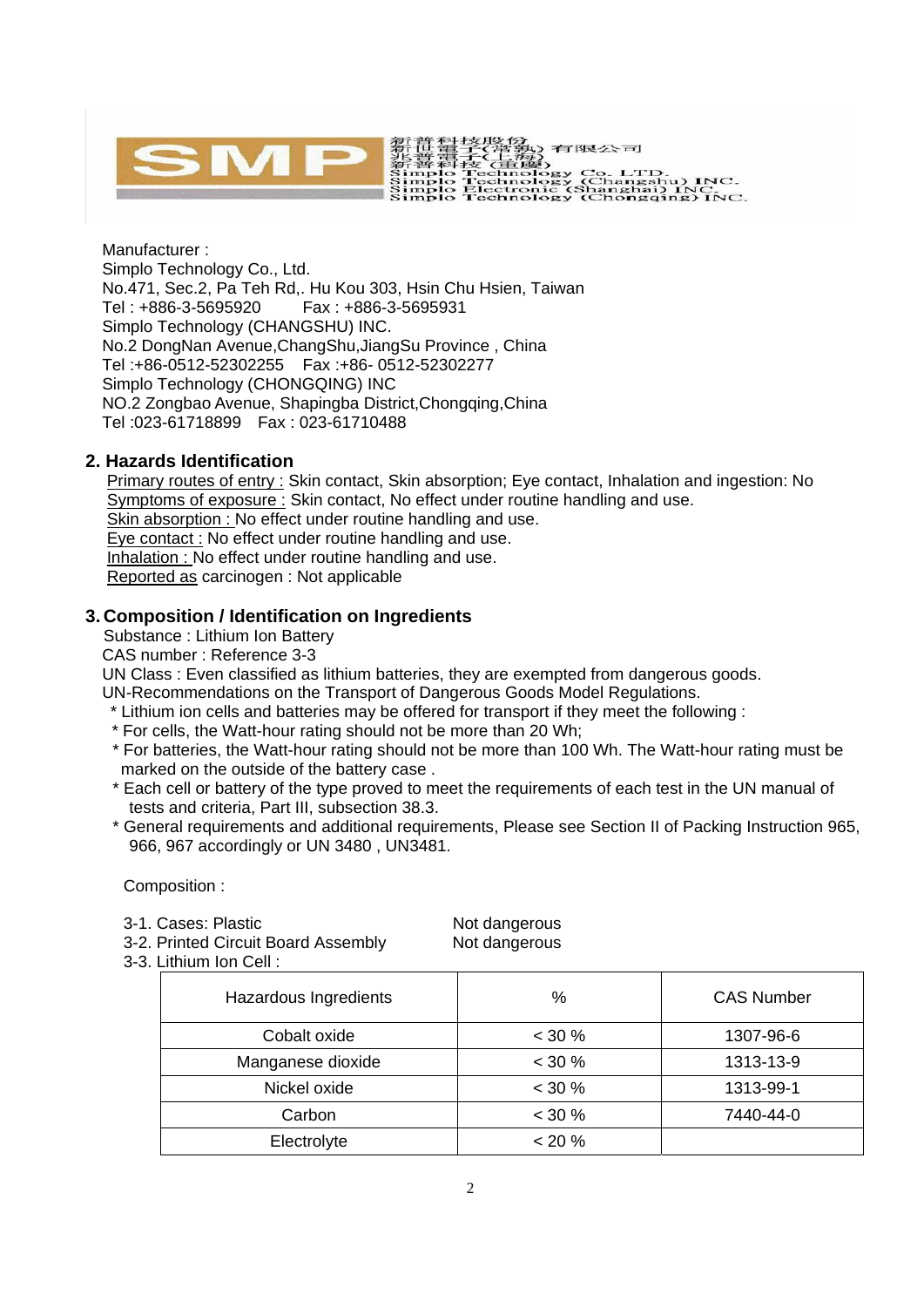

Polyvinylidene fluoride (PVdF) < 10 % 24937-79-9 Aluminium foil 2 - 10 % 7429-90-5 Copper foil 2 - 10 % 7440-50-8 Aluminium and inert materials  $\vert$  5 - 10 %

.<br>(1) 有限公司

Co. LTD.<br>(Changshu) INC.<br>Shanghai) INC.<br>(Chongqing) INC.

#### **4. First Aid Measures**

Inhalation : Make the victim blow his/her nose, gargle. Seek medical attention if necessary. Skin contact : Remove contaminated clothes and shoes immediately. Wash extraneous matter or contact region with soap and plenty of water immediately. Eye contact : Do not rub one's eyes. Immediately flush eyes with water continuously for at least 15 minutes. Seek medical attention immediately. Ingestion : Make the victim vomit. When it is impossible or the feeling is not well after vomiting, seek medical attention.

#### **5. Fire Fighting Measures**

Extinguishing Media : Use suitable extinguishing media.

Firefighting Equipment : Use NIOSH/MSHA approved full-face self-contained breathing apparatus (SCBA) with full protective gear.

#### **6. Accidental Release Measures**

On Land : Place material into suitable containers and call local fire/police department. In Water : If possible, Remove from water and call local fire/police department.

# **7. Handling and Storage**

Handling :

Do not expose the battery to excessive physical shock or vibration. Short-circuiting should be avoided. However, accidental short-circuiting for a few seconds will not seriously affect the battery. Prolonged short circuits will cause the battery to rapidly lose energy, could generate enough heat to burn skin. Sources of short circuits include jumbled batteries in bulk containers, coins, metal jewelry, metal covered tables, or metal belts used for assembly of batteries in devices. To minimize risk of short-circuiting, the protective case supplied with the battery should be used to cover the terminals when transporting or storing the battery. Do not disassemble or deform the battery. Should an individual cell within a battery become ruptured, do not allow contact with water. Storage :

The lithium ion battery should be between 25% and 75% of full charge when stored for a long period of time. Store in a cool, dry, well ventilated area. And temperature above 100 degree can result in loss of battery performance, leakage, or rust. Do not expose the battery to open flames.

# **8. Exposure Controls / Personal Protection**

Engineering Controls : Keep away from heat and open flame. Store in a cool dry place Personal Protection :

Respirator : Not required during normal operations. SCBA required in the event of a fire. Eye/Face Protection : Not required beyond safety practices of employer.

Gloves : Not required for handling of battery.

Foot Protection : Steel toed shoes recommended for large container handling.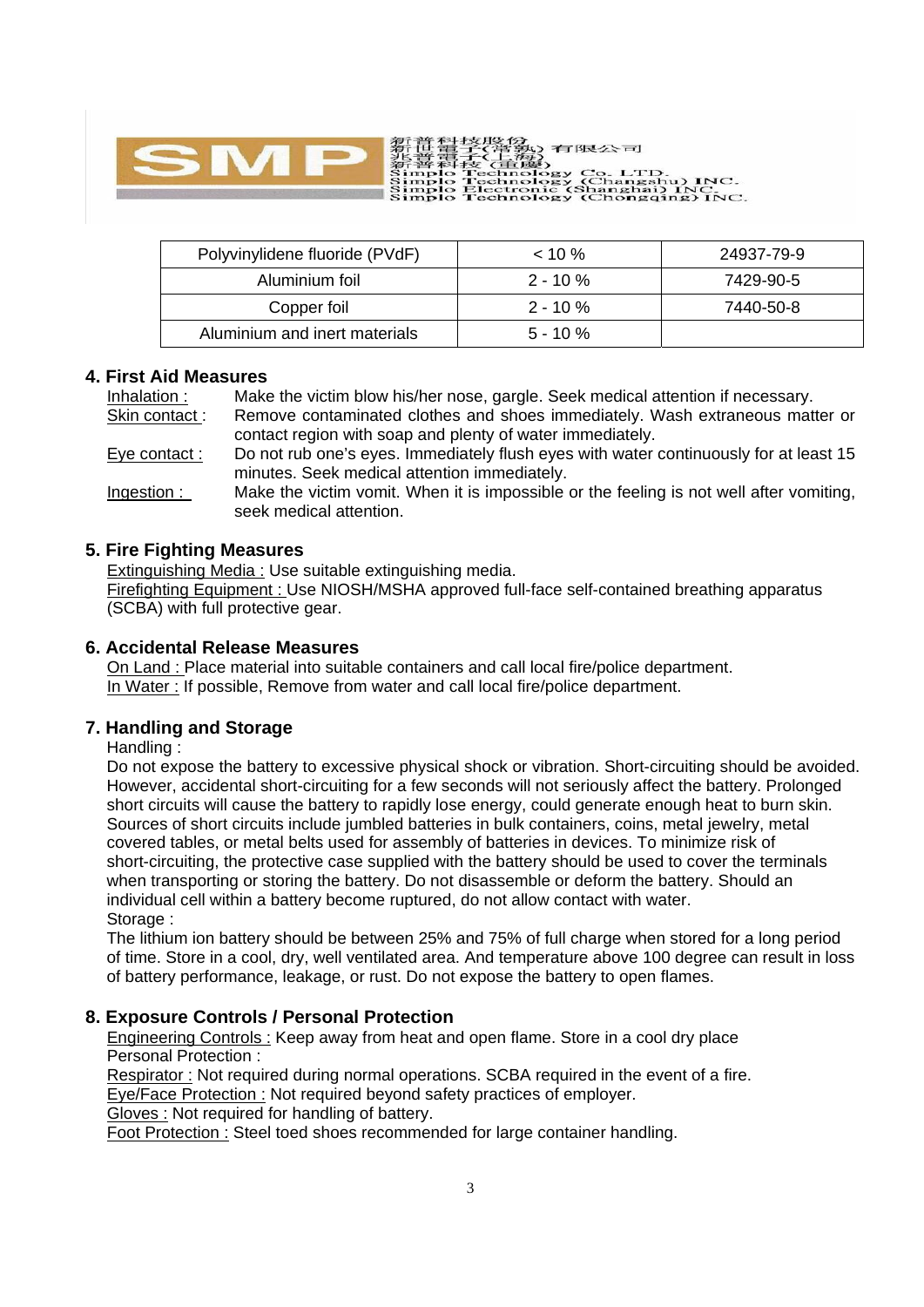

# **9. Physical and Chemical Properties**

| <b>State</b>        | Solid     |  |
|---------------------|-----------|--|
| Odor                | N/A       |  |
| PH                  | N/A       |  |
| Vapor pressure      | N/A       |  |
| Vapor density       | N/A       |  |
| Boiling point       | N/A       |  |
| Solubility in water | Insoluble |  |
| Specific gravity    | N/A       |  |
| Density             | N/A       |  |

#### **10. Stability and Reactivity**

Reactivity : None

Incompatibilities : None during normal operation. Avoid exposure to heat, open flame, and corrosives.

Conditions to Avoid : Avoid exposure to heat and open flame. Do not puncture, crush or incinerate.

#### **11. Toxicological Information**

This product does not elicit toxicological properties during routine handling and use.

#### **12. Ecological Information**

Lithium ion battery pack can be disposable in accordance with appropriate federal, state and local regulations.

# **13. Disposal Consideration**

Recommended methods for safe and environmentally preferred disposal: Product(waste from residues) Do not throw out a used battery cell. Recycle it through the recycling company. Contaminated packaging

Neither a container nor packing is contaminated during normal use. When internal materials leaked from a battery cell contaminates, dispose as industrial wastes subject to special control.

# **14. Transport Information**

The 54th edition requirements of International Air Transport Association (IATA) Dangerous Goods Regulations, Comply with Section II of Packing Instruction 965, 966, 967 accordingly for Lithium Ion battery. Regulations specifically applicable to the product: Special Previsions A88, A99, A154 and A164, UN 3480 (Li-ion Batteries) and UN3481 (Li-ion Batteries with equipment) US Department of Transportation (DOT) 49 code of Federal Regulations [USA] The 2013-2014 edition of International Civil Aviation Organization (ICAO) Technical Instructions . The International Maritime Dangerous Goods(IMDG) Code(Edition 2012,Special Provisions 188,230,310&957 for UN3480/3481 Lithium-lon Battery , Packing Instruction P903 for Lithium-ion batteries)

#### **15. Regulatory Information**